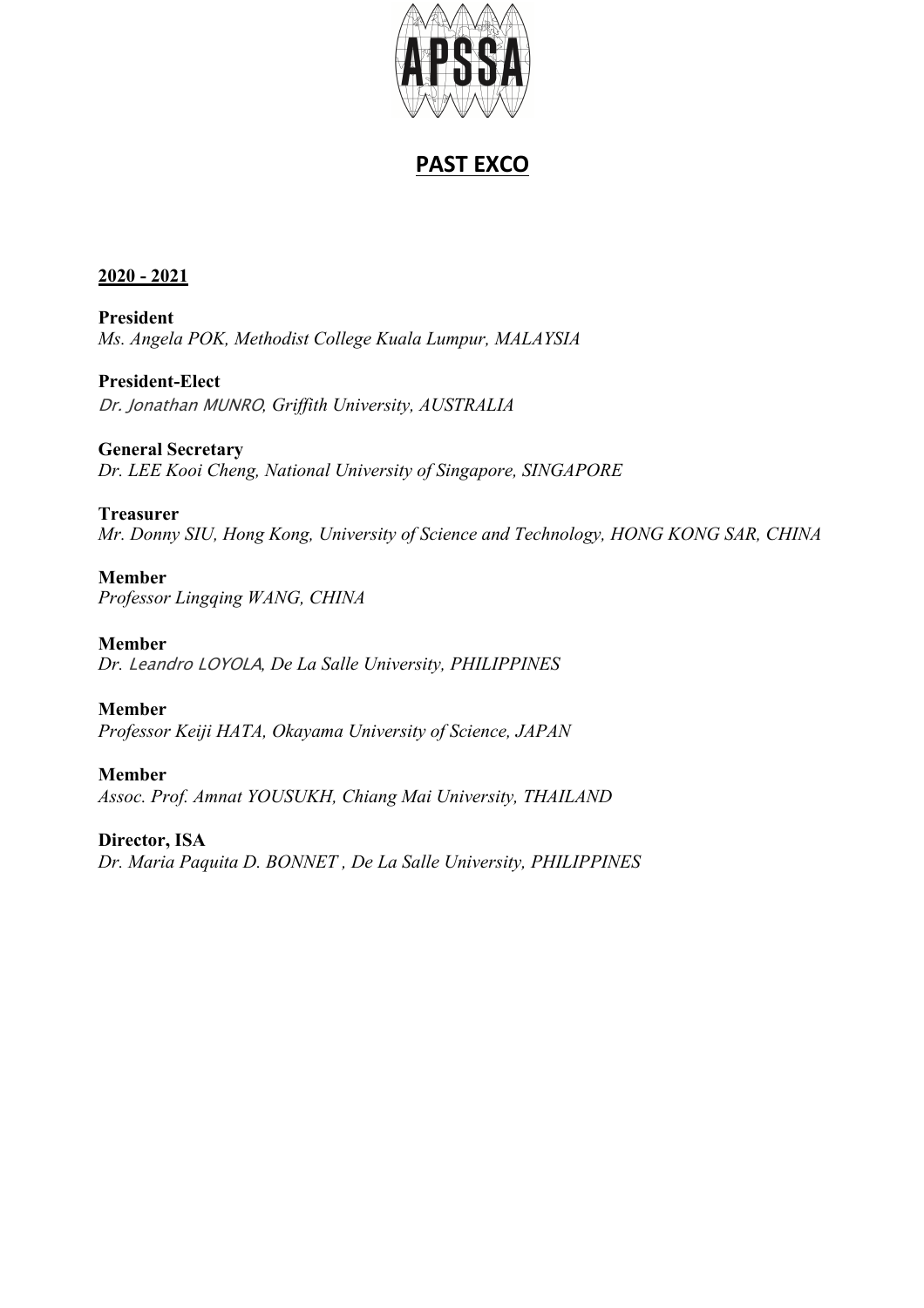

**President** *Ms. Angela POK, Methodist College Kuala Lumpur, MALAYSIA*

**President-Elect** *Professor Lingqing WANG, CHINA*

**General Secretary** *Dr. LEE Kooi Cheng, National University of Singapore, SINGAPORE*

**Treasurer** *Mr. Donny SIU, Hong Kong, University of Science and Technology, HONG KONG SAR, CHINA*

**Member**

*Dr.* Leandro LOYOLA*, De La Salle University, PHILIPPINES*

**Member**

Dr. Jonathan MUNRO*, Griffith University, AUSTRALIA*

**Member** *Professor Keiji HATA, Okayama University of Science, JAPAN*

**Member** *Assoc. Prof. Amnat YOUSUKH, Chiang Mai University, THAILAND*

**Director, ISA** *Dr. Maria Paquita D. BONNET , De La Salle University, PHILIPPINES*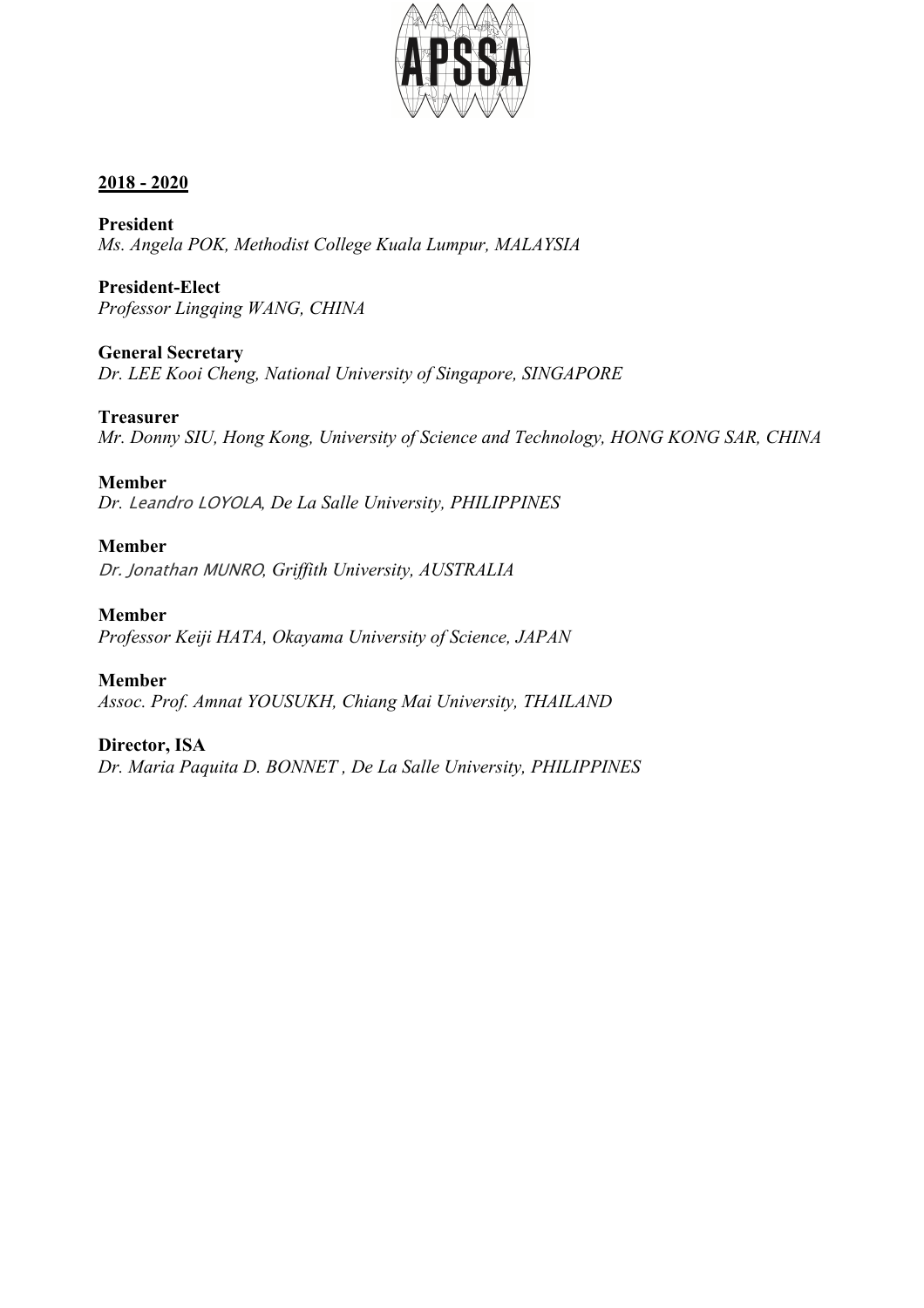

**President** *Assoc. Prof. Amnat YOUSUKH, Chiang Mai University, THAILAND*

**President-Elect** *Ms. Angela POK, Universiti Teknologi Malaysia SPACE, MALAYSIA*

### **General Secretary**

*Dr. LEE Kooi Cheng, National University of Singapore, SINGAPORE*

### **Treasurer**

*Mr. Donny SIU, Hong Kong, University of Science and Technology, HONG KONG SAR, CHINA*

### **Member**

*Dr. Maria Paquita D. BONNET, De La Salle University, PHILIPPINES*

### **Member**

*Professor Keiji HATA, Okayama University of Science, Japan*

### **Member**

*Mr. Peter GATBONTON, Queensland University of Technology, AUSTRALIA*

### **Member**

*Mr. ZHANG Jinyuan, Huazhong University of Science and Technology, PEOPLE'S REPUBLIC OF CHINA*

### **Member**

*Professor DING Zhenguo, China University of Geosciences. CHINA*

## **Director, ISA**

*Dr. Maria Paquita D. BONNET , De La Salle University, PHILIPPINES*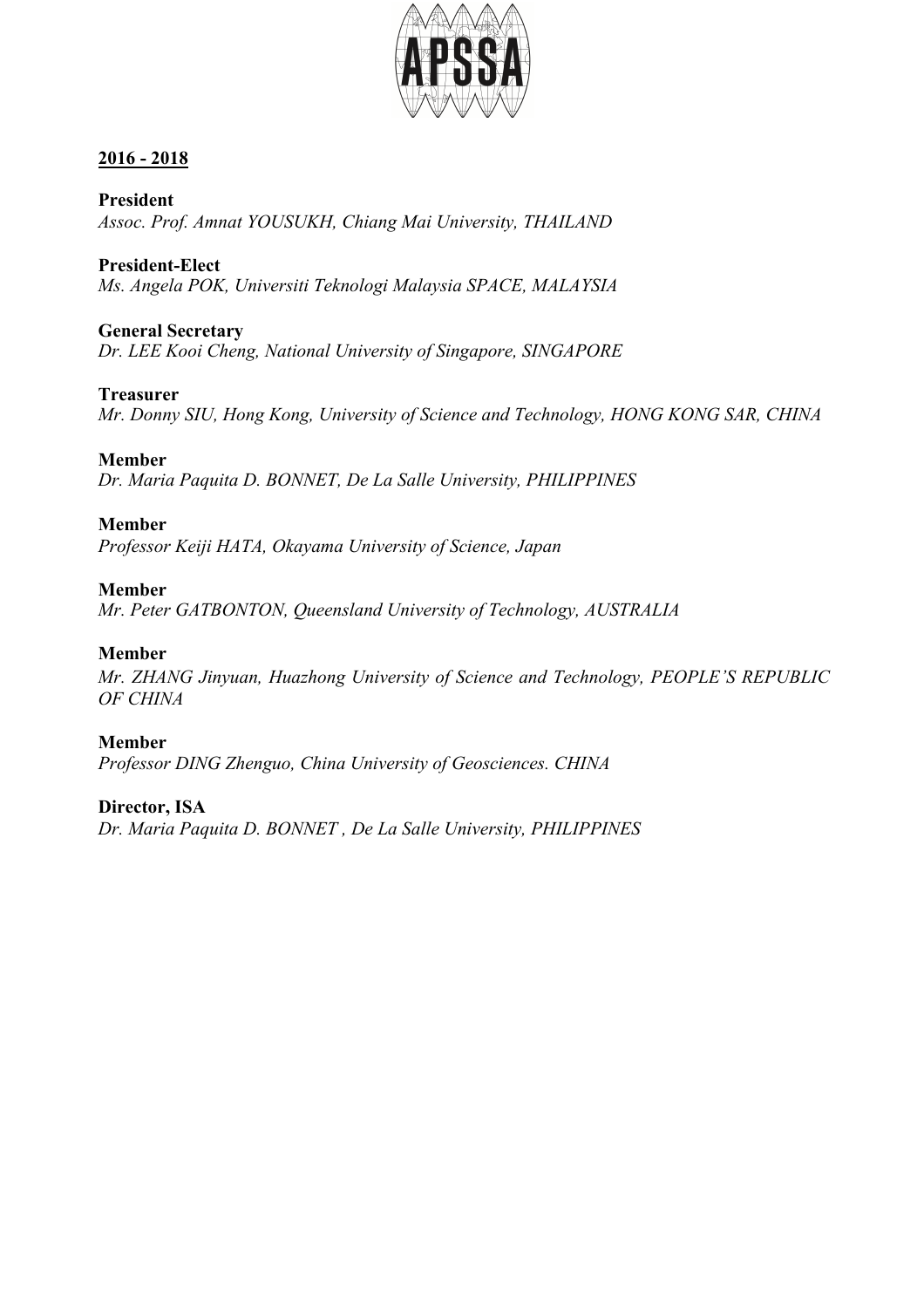

**President** *Professor Keiji HATA, Ehime University, JAPAN*

**President-Elect** *Assoc. Prof. Amnat YOUSUKH, Chiang Mai University, THAILAND*

### **General Secretary**

*Ms. Angela POK, Taylor's University, MALAYSIA*

### **Treasurer**

*Mr. Donny SIU, Hong Kong, University of Science and Technology, HONG KONG SAR, CHINA*

### **Member**

*Dr. Maria Paquita D. BONNET, De La Salle University, PHILIPPINES*

### **Member**

*Mr. Peter GATBONTON, Queensland University of Technology, AUSTRALIA*

### **Member**

*Dr. LEE Kooi Cheng, National University of Singapore, SINGAPORE*

### **Member**

*Dr. Yuanxiang YI , Huazhong University of Science and Technology , CHINA*

### **Member**

*Professor Zhenguo DING, China University of Geosciences, CHINA*

### **Director, ISA**

*Dr. Maria Paquita D. BONNET , De La Salle University, PHILIPPINES*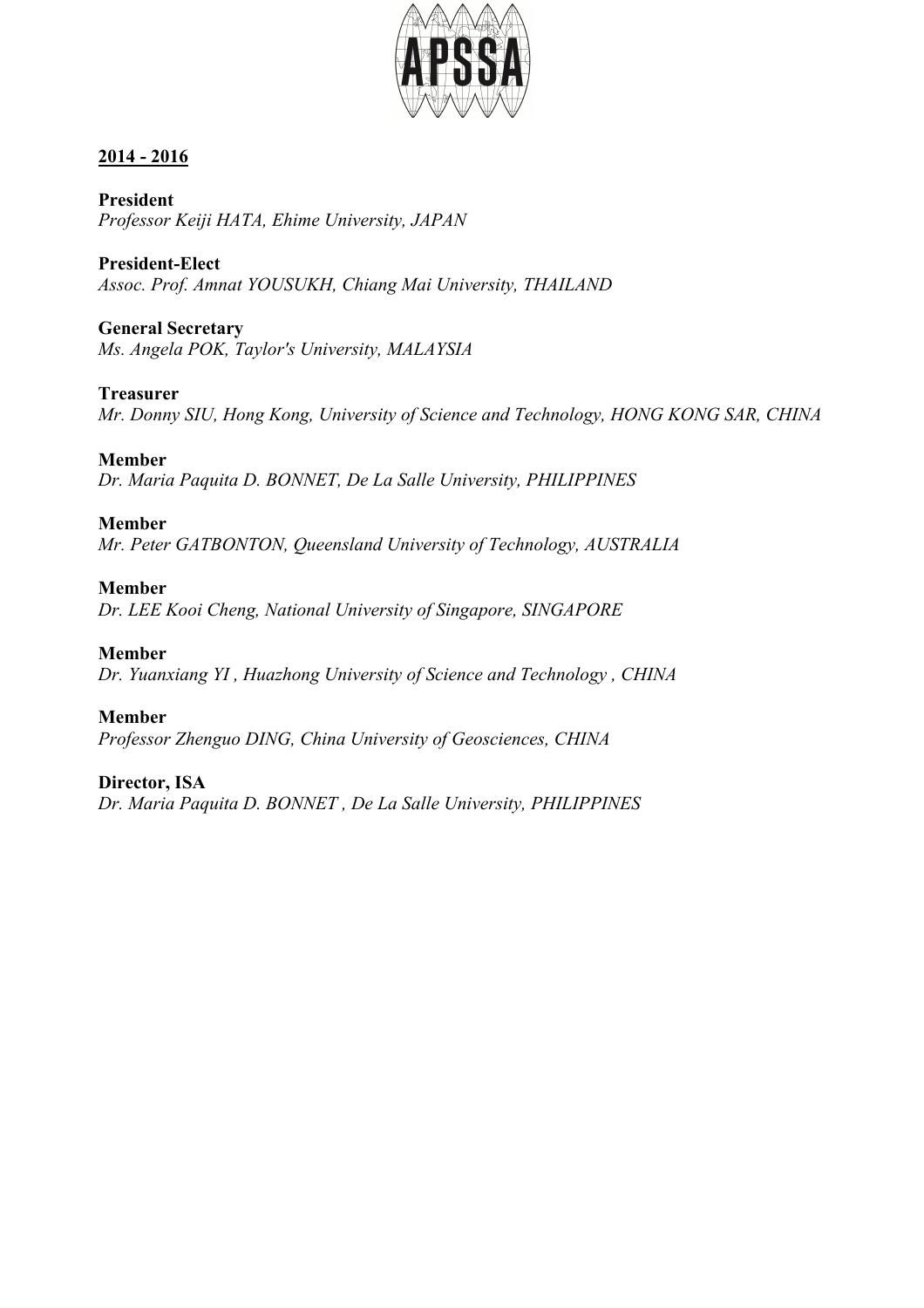

**President** *Dr. Maria Paquita D. BONNET, De La Salle University , PHILIPPINES*

**President-Elect** *Professor Keiji HATA, Ehime University, JAPAN*

**General Secretary** *Ms. Angela POK, Taylor's University, MALAYSIA*

**Treasurer** *Mr. Donny SIU, Hong Kong, University of Science and Technology, HONG KONG SAR, CHINA*

**Member** *Dr. LEE Kooi Cheng, National University of Singapore, SINGAPORE*

### **Member**

*Mr. Chris HEPPERLIN, Queensland University of Technology, AUSTRALIA*

**Member**

*Assoc. Prof. Amnat YOUSUKH, Chiang Mai University, THAILAND*

**Member** *Dr. Yuanxiang YI, Huazhong University of Science and Technology , CHINA*

**Director, ISA** *Dr. LAI Kwok Hung, Hong Kong Institute of Education, HONG KONG SAR, CHINA*

## **2010 - 2012**

**President** *Mr. Chris HEPPERLIN, Queensland University of Technology, AUSTRALIA*

### **President-Elect**

*Dr. Maria Paquita D. BONNET, De La Salle University, PHILIPPINES*

## **General Secretary**

*Mr. Jack GIBBONS, University of California, Los Angeles, USA*

### **Treasurer**

*Mr. Donny SIU, Hong Kong University of Science and Technology, HONG KONG SAR, CHINA*

## **Member**

*Professor Keiji HATA, Ehime University, JAPAN*

## **Member**

*Dr. Serena LIM, National University of Singapore, SINGAPORE*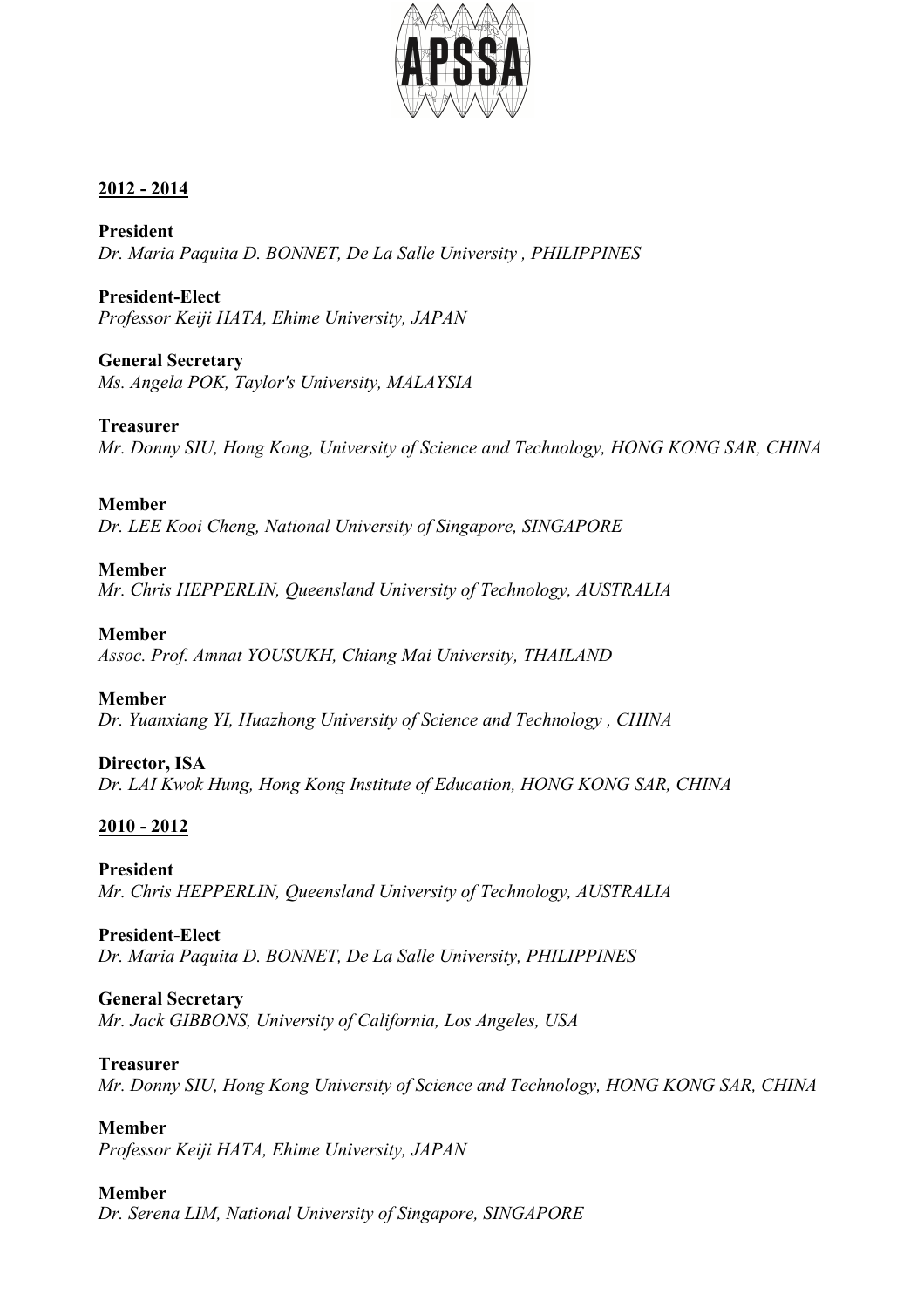

**Member** *Ms. Angela POK, Taylor's University, MALAYSIA*

**Member** *Assoc. Prof. Amnat YOUSUKH, Chiang Mai University, THAILAND*

**Member** *Dr. Yuanxiang YI, Huazhong University of Science and Technology, CHINA*

**Director, ISA** *Dr. LAI Kwok Hung Hong Kong Institute of Education, HONG KONG SAR, CHINA*

## **2008 - 2010**

**President** *Prof. OUYANG Kang, Huazhong University of Science and Technology, CHINA*

**President-Elect** *Mr. Chris HEPPERLIN, Queensland University of Technology, AUSTRALIA*

**General Secretary** *Dr. ZHU Xin Huazhong University of Science and Technology, CHINA*

## **Treasurer**

*Mr. Donny SIU, Hong Kong University of Science and Technology, HONG KONG SAR, CHINA*

## **Member**

*Mr. Jack GIBBONS, University of California, Los Angeles, USA*

## **Member**

*Assoc. Prof. TAN Teck Koon, National University of Singapore , SINGAPORE*

## **Member**

*Mr. Jack GIBBONS, University of California, Los Angeles, USA*

## **Member**

*Dr. Adelaida FRONDA, Far Eastern University, PHILIPPINES*

**Member** *Mr. Bancha SKULDEE, Assumption University of Thailand, THAILAND*

## **Director, ISA**

*Dr. LAI Kwok Hung, Hong Kong Institute of Education, HONG KONG SAR, CHINA*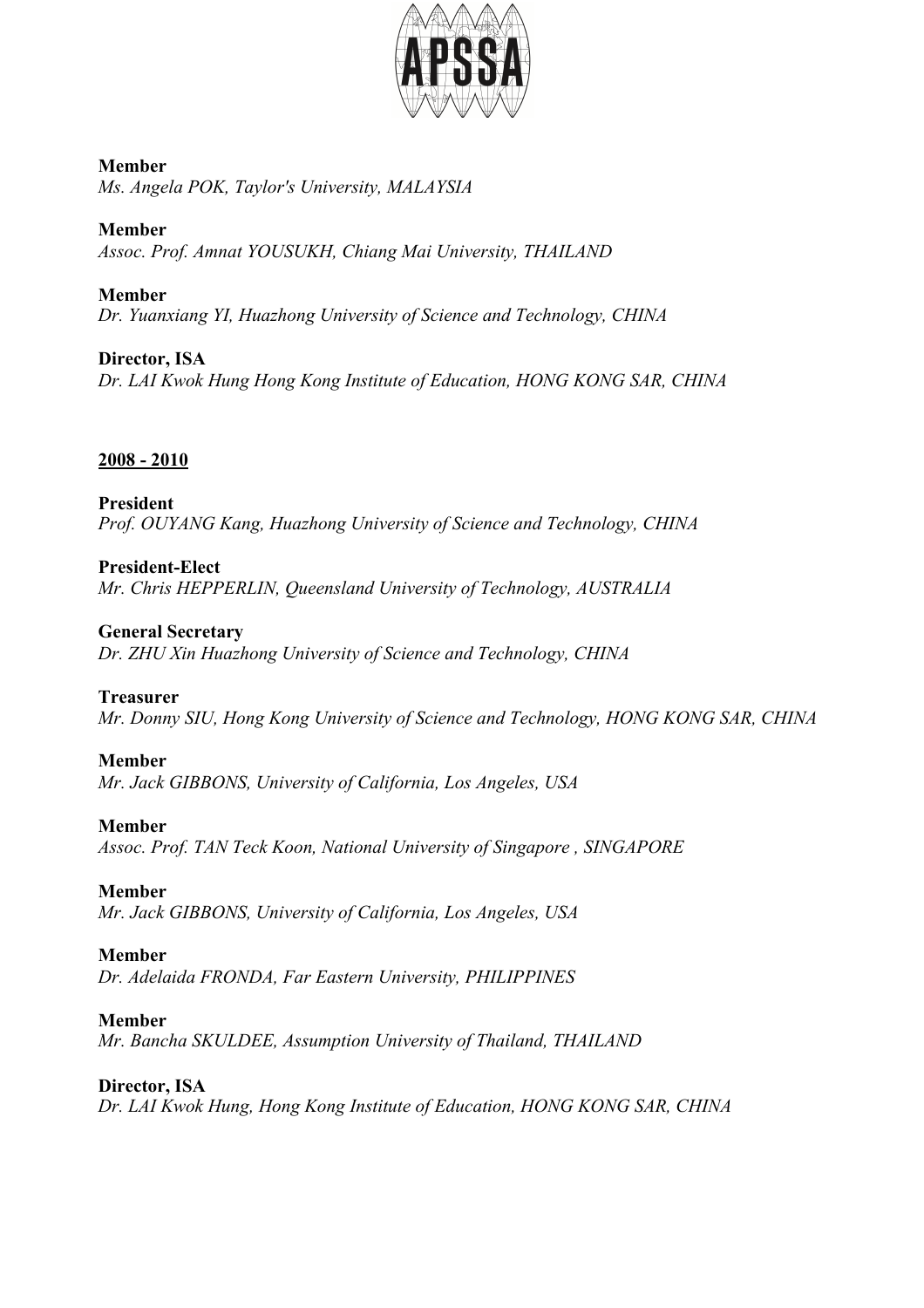

**President** *Assoc. Prof. TAN Teck Koon, National University of Singapore, SINGAPORE*

**President-Elect** *Prof. OUYANG Kang, Huazhong University of Science and Technology, CHINA*

**General Secretary** *Ms. NG Suan Eng National University of Singapore, SINGAPORE*

## **Treasurer**

*Mr. Donny SIU, Hong Kong University of Science and Technology, HONG KONG SAR, CHINA*

### **Member**

*Assoc. Prof. Charlee THONGRUANG, Naresuan University, THAILAND*

### **Member**

*Mr. Chris HEPPERLIN, University of Technology, Sydney, AUSTRALIA*

## **Member**

*Dr. ZHU Xin Huazhong, University of Science and Technology, CHINA*

## **Member**

*Dr. Adelaida FRONDA, Far Eastern University, PHILIPPINES*

## **Member**

*Assoc. Prof. Azali MOHAMED, Universiti Putra Malaysia, MALAYSIA*

## **Director, ISA**

*Dr. LAI Kwok Hung, Hong Kong Institute of Education, HONG KONG SAR, CHINA*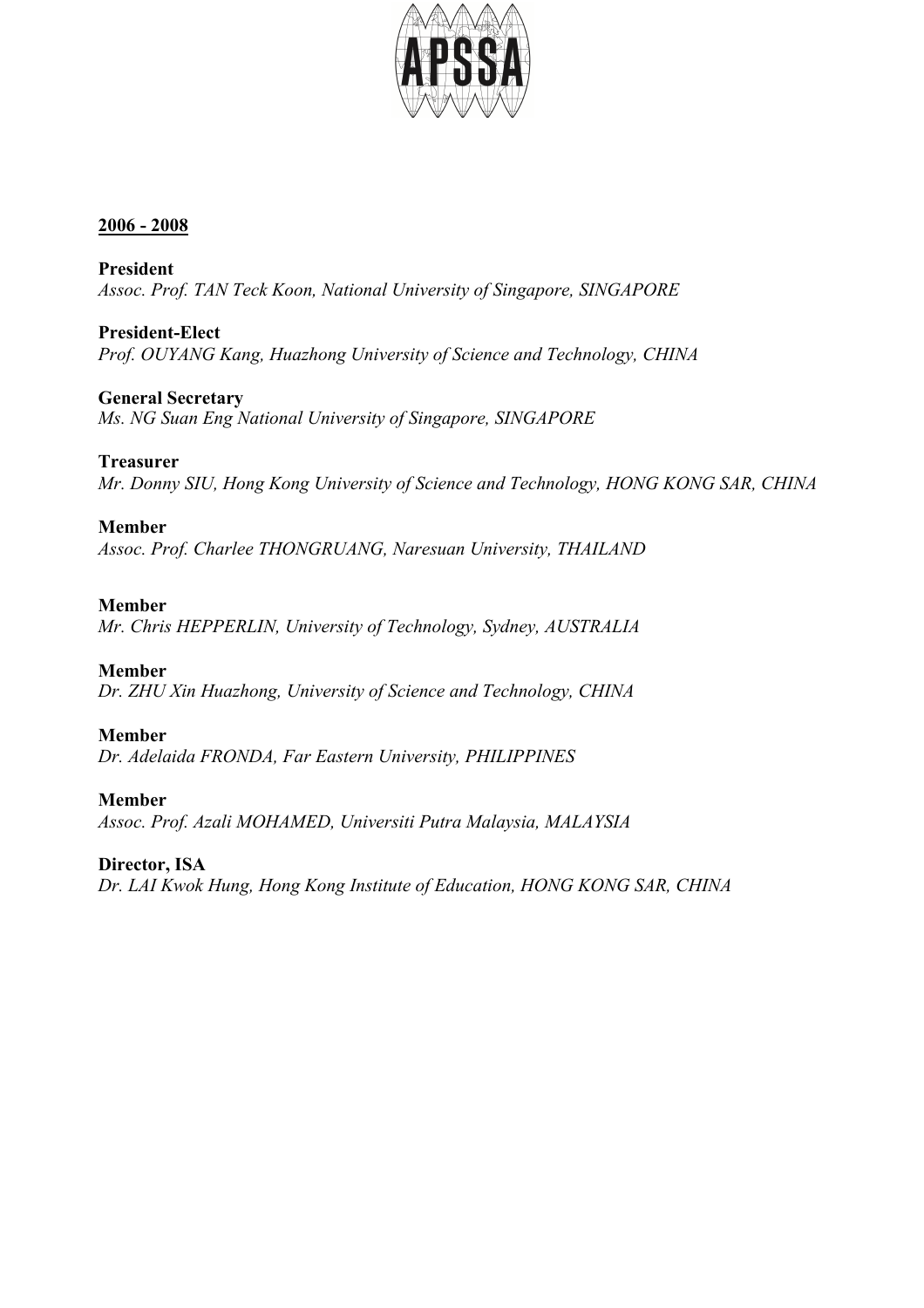

**President** *Dr. Janjira WONGKHOMTHONG, Christian University of Thailand, THAILAND*

### **President-Elect**

*Assoc. Prof. TAN Teck Koon, National University of Singapore, SINGAPORE*

## **General Secretary**

*Dr. Neena SWASDISON, Bangkok University, THAILAND*

### **Treasurer**

*Dr. LAI Kwok Hung, Hong Kong Institute of Education, HONG KONG SAR, CHINA*

### **Member**

*Dato' Assoc. Prof. Dr. Jamaludin MOHAIADIN, Universiti Sains Malaysia, MALAYSIA*

## **Member**

*Mr. LUO Qifa, Huazhong University of Science and Technology, CHINA*

### **Member**

*Dr. Evelyn A. SONGCO, University of Santo Tomas, PHILIPPINES*

## **Director, ISA**

*Mr. Luke S.K. WONG , Hong Kong University of Science and Technology, HONG KONG SAR, CHINA*

## **2002 - 2004**

**President** *Mr. K. PUNIAMURTHY, University of Malaya, MALAYSIA*

### **President-Elect**

*Dr. Janjira WONGKHOMTHONG, Christian University of Thailand, THAILAND*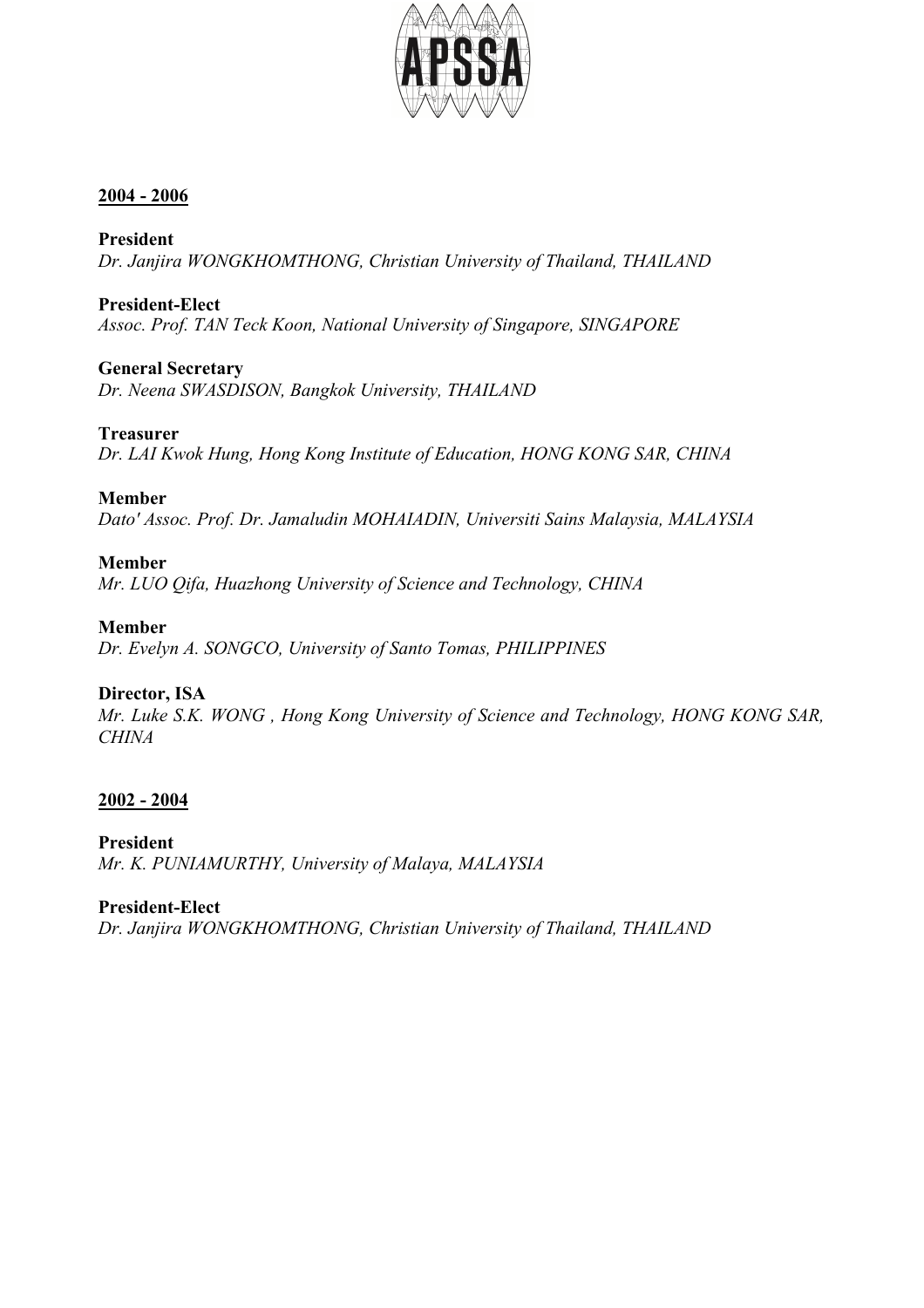

#### **General Secretary** *Mrs. Sabariah ISHAK , University of Malaya, MALAYSIA*

### **Treasurer**

*Dr. LAI Kwok Hung, Hong Kong Institute of Education, HONG KONG SAR, CHINA*

#### **Member**

*Mrs. Monina BANAYNAL, De La Salle University, Manila, PHILIPPINES*

### **Member**

*Prof. Jiahua LI, China Youth University for Political Science, CHINA*

#### **Member**

*Mr. Colin MACDONALD, Victoria University, AUSTRALIA*

#### **Member**

*Ms. NG Suan Eng, National University of Singapore, SINGAPORE*

### **Member**

*Dr. Siriwan RATANAKARN, Bangkok University , THAILAND*

### **Director, ISA**

*Mr. Luke S.K. WONG, Hong Kong University of Science and Technology, HONG KONG SAR, CHINA*

### **2000 - 2002**

#### **President** *Dr. Manuel M. TEJIDO, Ateneo de Manila University , PHILIPPINES*

**President-Elect** *Mr. K. PUNIAMURTHY, University of Malaya, MALAYSIA*

### **General Secretary**

*Dr. Bella M. VILLANUEVA, University of the Philippines, Diliman, PHILIPPINES*

#### **Treasurer**

*Dr. Isaac C.N. TAM, Hong Kong University of Science and Technology, HONG KONG SAR, CHINA*

#### **Member**

*Prof. Jiahua LI, China Youth University for Political Science, CHINA*

#### **Member**

*Mr. Colin MACDONALD, University of Ballarat, AUSTRALIA*

### **Member**

*Ms. NG Suan Eng, National University of Singapore, SINGAPORE*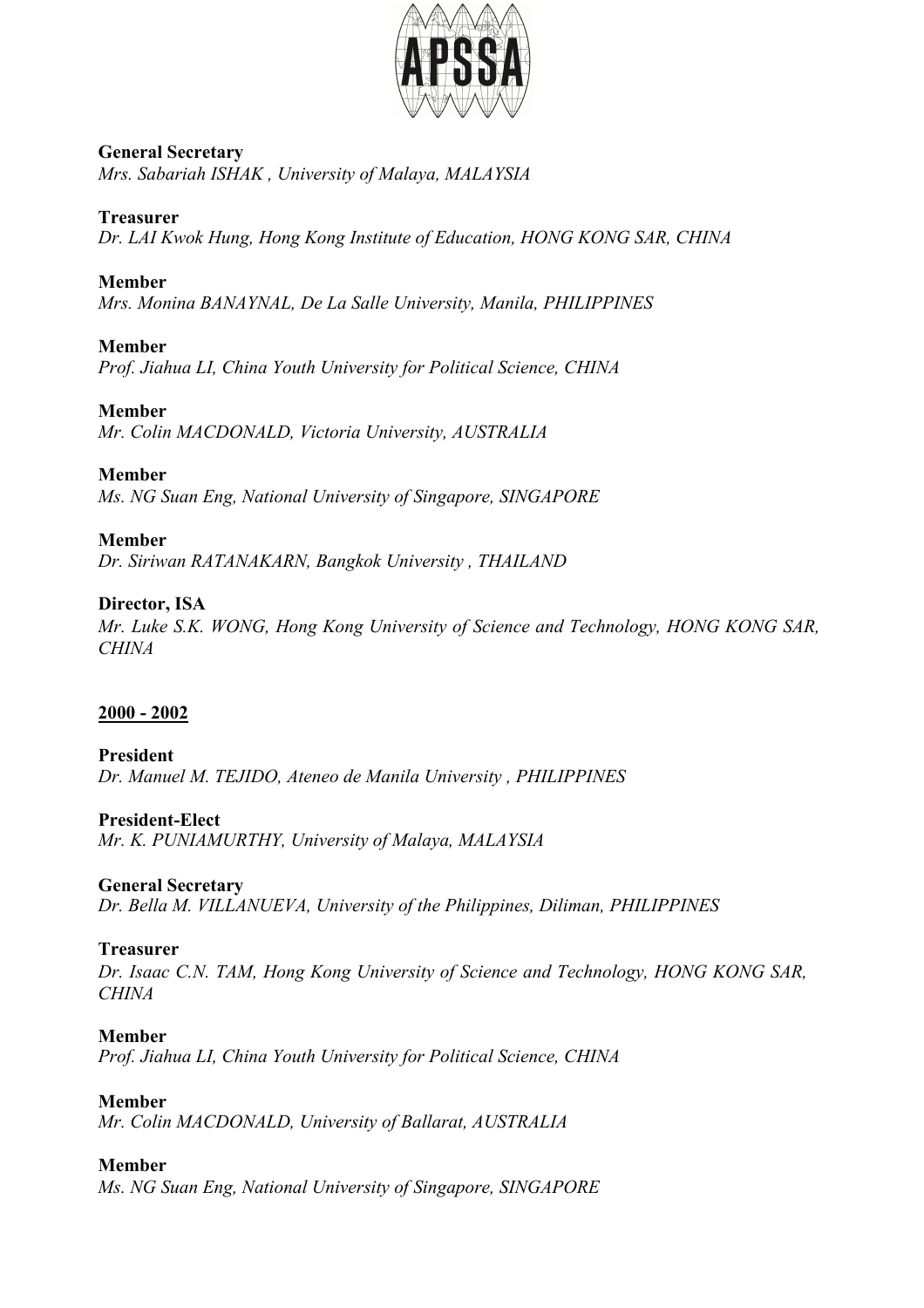

M**ember** *Dr. Siriwan RATANAKARN, Bangkok University, THAILAND*

### **1998 - 2000**

#### **President**

*Mr. Luke S.K. WONG, Hong Kong University of Science and Technology, HONG KONG SAR, CHINA*

#### **President-Elect**

*Dr. Manuel M. TEJIDO, Ateneo de Manila University, PHILIPPINES*

#### **General Secretary**

*Dr. Rosanna CHAN, Lingnan College, HONG KONG SAR, CHINA*

#### **Treasurer**

*Dr. Jane den HOLLANDER, University of Western Australia, AUSTRALIA*

#### **Member**

*Mr. Yew Chan LAI, Nanyang Technological University, SINGAPORE*

#### **Member**

*Dr. Siriwan RATANAKARN, Bangkok University, THAILAND*

#### **Member**

*Mr. Jianrong CHEN, Jinan University, CHINA*

### **Member**

*Mr. K. PUNIAMURTHY, University of Malaya, MALAYSIA*

### **1996 - 1998**

#### **President**

*Dr. Bryan BURKE, The University of New South Wales, AUSTRALIA*

### **President-Elect**

*Mr. Luke S.K. WONG, Hong Kong University of Science and Technology, HONG KONG SAR, CHINA*

#### **General Secretary**

*Mrs. Karen Simpson Flinders University of South Australia, AUSTRALIA*

#### **Treasurer**

*Mr. Denis MCMULLEN, Royal Melbourne Institute of Technology, AUSTRALIA*

### **Member**

*Dr. Umar MANSUR, Universitas Indonesia, INDONESIA*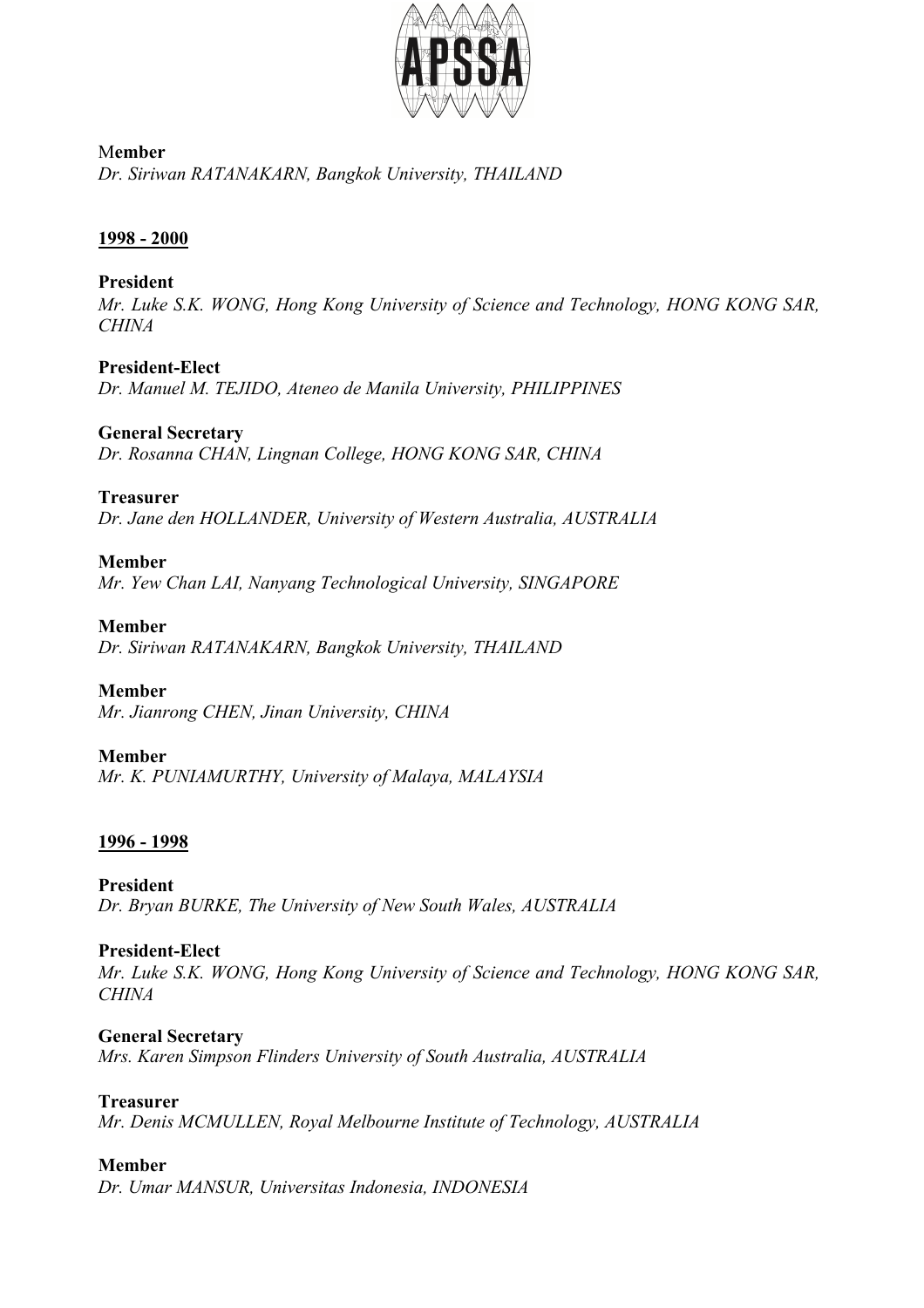

#### **Member** *Mr. Krishanasamy PUNIAMURTHY, University of Malaya, MALAYSIA*

**Member** *Dr. Manuel M. TEJIDO, Ateneo de Manila University, PHILIPPINES*

**Member** *Dr. Buddagarn RUCHATRON, Chulalongkorn University, THAILAND*

## **1994 - 1996**

**President** *Prof. Charas Suwanwela, Chulalongkorn University, THAILAND*

## **President-Elect**

*Dr. Bryan BURKE, The University of New South Wales , AUSTRALIA*

## **General Secretary**

*Mrs. Vachira PENROAJ, Chulalongkorn University, THAILAND*

#### **Treasurer**

*Mrs. Shirley HUNG, The University of Hong Kong, HONG KONG*

### **Member**

*Dr. Umar MANSUR, Universitas Indonesia, INDONESIA*

### **Member**

*Ms. Wan Badariah Wan ISMAIL, Institut Teknologi Mara, MALAYSIA*

## **1992 - 1994**

**President** *Dr. Enoch MARKUM, Department Pendidikan Dan Kebudayaan, INDONESIA*

**President-Elect** *Prof. Dr. Charas SUWANWELA, Chulalongkorn University, THAILAND*

### **General Secretary**

*Dr. Eriyatno, Bogor Agricultural University, INDONESIA*

### **Treasurer**

*Mrs. Shirley HUNG, The University of Hong Kong, HONG KONG*

### **Member**

*Dr. Bryan BURKE, The University of New South Wales, AUSTRALIA*

## **Member**

*Dr. Haji Salleh Hj YUSOF, Universiti Kebangsaan Malaysia, MALAYSIA*